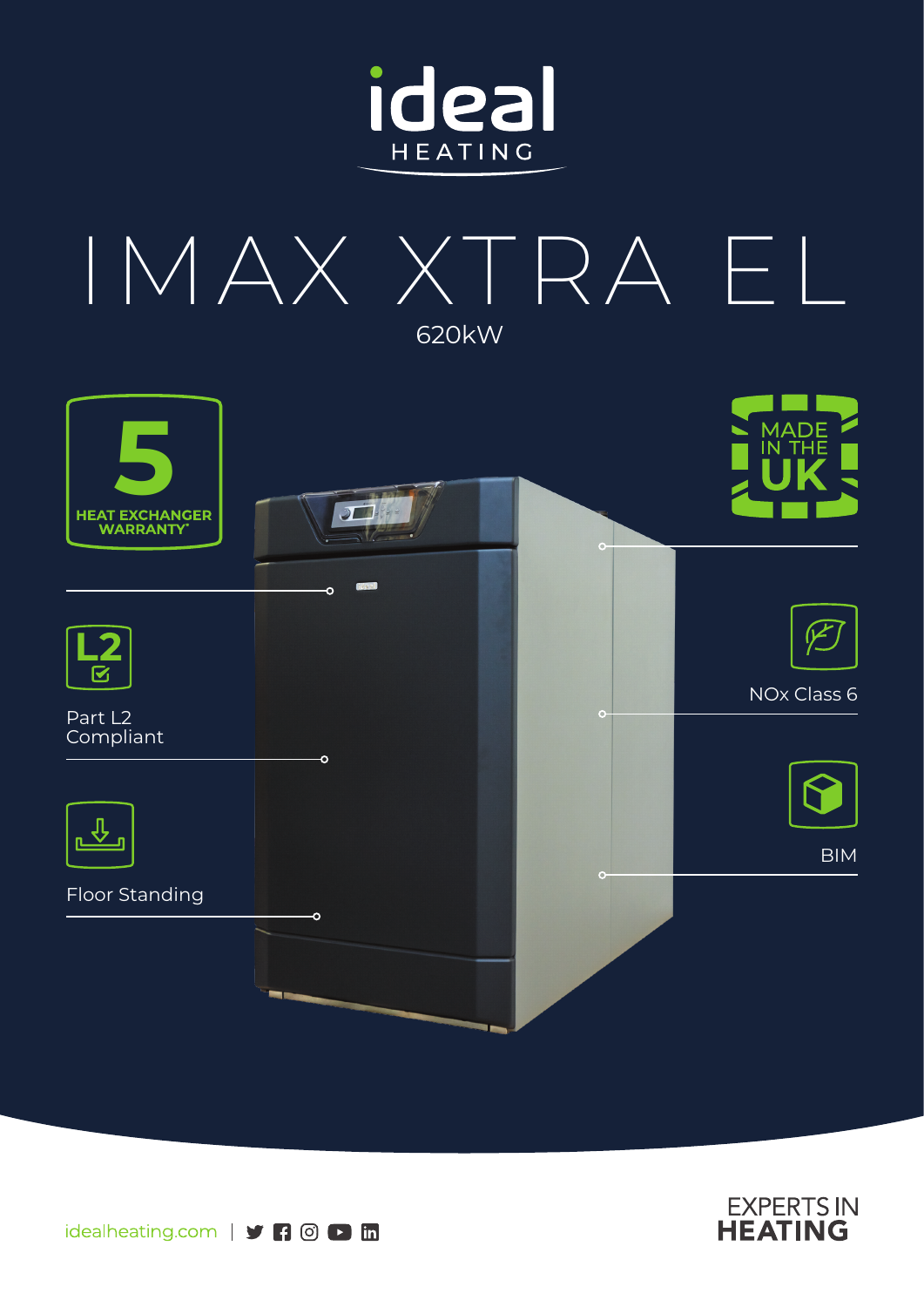# Features & Specification

The Imax Xtra EL range of condensing boilers is available in 10 models with outputs from 320 to 1240kW. Suitable for floor standing applications in either single or multiple installations.

- Simple control interface with large backlit display
- Volt free contacts
- 0-10V BMS operation standard
- Robust aluminium silicon alloy heat exchanger
- Suitable for single or multiple installations
- Up to 109.8% part load at 30% output
- NOx <40mg/kWh
- Natural Gas
- Building Regulation Part L2 compliant



### DIMENSIONS & CLEARANCES

The following minimum clearances must be maintained for operation and servicing:





BOILER ASSEMBLY EXPLODED VIEW **(620kW MODEL SHOWN)**

### **KEY**

- **1.** Control module
- **2.** External condensate trap
- **3.** Water pressure switch
- **4.** Fan
- **5.** Gas valve
- **6.** Whirlwind
- **7.** Gas inlet
- **8.** Heat exchanger
- **9.** Air inlet
- **10.** Burner manifold
- **11.** Air pressure switches
- **12.** Ignition / detection electrode
- **13.** Manifold Flow Return
- **14.** PCB

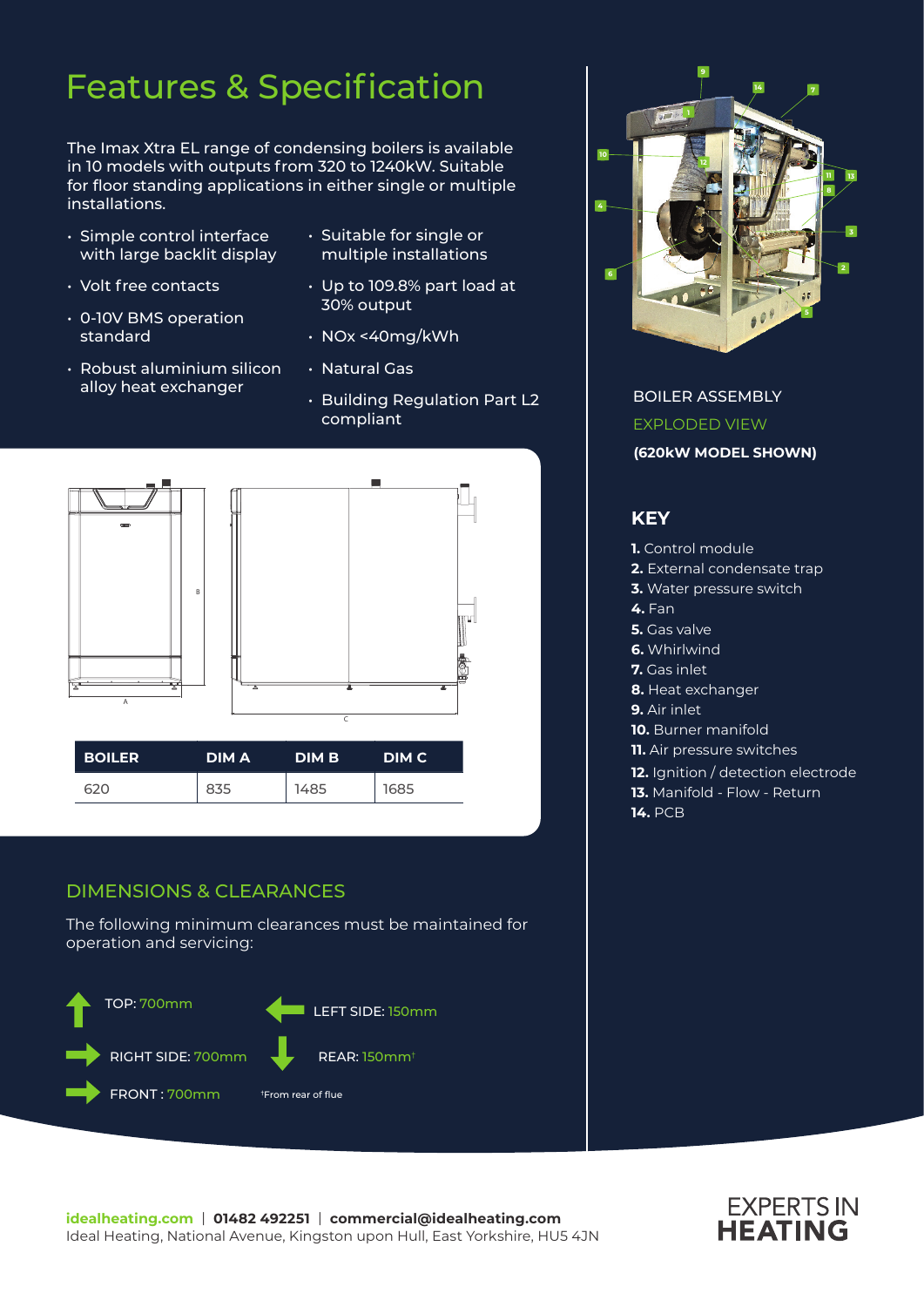# TECHNICAL SPECIFICATIONS IMAX XTRA EL 620kW

#### GENERAL

| Dry Weight                             | kq   | 528                                             |
|----------------------------------------|------|-------------------------------------------------|
| <b>Boiler Dimensions</b>               | mm   | 1485 (H)<br>x 835 (W)<br>$x$ 1685 (D)           |
| <b>Boiler Clearances</b>               | mm   | Front: 700<br>Left Side: 150<br>Right Side: 700 |
|                                        |      | Top: 700                                        |
|                                        |      | Rear:150 <sup>t</sup>                           |
| Seasonal Efficiency (Building Regs L2) | $\%$ | 97                                              |
| Min/Max Gas pressure (Nat Gas)         | mbar | $15-20$                                         |
| <b>Noise</b>                           | dBA  | 560                                             |

#### BURNER PRE MIX

| Fuel                                      | (Type G20) | Natural Gas  |
|-------------------------------------------|------------|--------------|
| Fuel Consumption (Nat Gas)                | $m^3/h$    | 62.2         |
| Flame Protection                          |            | Ionisation   |
| Ignition                                  |            | Spark        |
| Boiler Output (Mean 70°C)                 | kW         | 114.9-578.2  |
| Boiler Output (Mean 40°C)                 | kW         | 127.6-628.9  |
| Boiler Input (Gross cv)                   | kW         | 654.8        |
| Gas Inlet Size                            |            | G2"          |
| NOx Rating/emissions at 0% O <sub>2</sub> | mg/kWh     | Class 6 (38) |

#### **HYDRAULICS**

| Hydraulic Resistance (11°C ∆T)                      | mbar        | 320                              |
|-----------------------------------------------------|-------------|----------------------------------|
| Hydraulic Resistance (20 $\degree$ C $\triangle$ T) | mbar        | 92                               |
| Nominal Flow Rate ( $11^{\circ}$ C $\Delta$ T)      | 1/s         | 13.5                             |
| Nominal Flow Rate (20 $\degree$ C $\triangle$ T)    | I/s         | 7.4                              |
| Min Flow Rate (20°C AT) (MAX MOD)                   | l/s         | 1.48                             |
| Min Flow Temperature                                | $^{\circ}C$ | 30                               |
| Max Flow Temperature                                | $\circ$ C   | 90                               |
| Min Working Pressure                                | bar         | ı                                |
| Max Working Pressure                                | bar         | 6                                |
| Max Static Head Of Water                            | metres      | 61                               |
| Condensate Connection                               | mm          | 21.5                             |
| High Limit Set Point                                | $\circ$ C   | 100 flow, 100<br>return 105 H/Ex |
| Flow & Return Size                                  |             | G3"                              |
| <b>Water Content</b>                                | litres      | 75.3                             |

#### FLUE/AIR INLET

| Flue Size                  | mm                      | 250   |
|----------------------------|-------------------------|-------|
| Flue Gas Volume            | m <sup>3</sup> /h 914.8 |       |
| Flue Gas Temperature 80/60 | $\circ$ $\cap$          | 50-63 |
| Max Flue Resistance        | Da.                     | 100   |

#### ELECTRICAL

| <b>Electrical Supply</b>   |        | 230/240V 50Hz 1 Ph |
|----------------------------|--------|--------------------|
| Current (Max No Pump)      | amp    | 3.35               |
| Power Consumption          | watt   | 770                |
| Modulating Input           | V/dc   | $0-10V$            |
| <b>Fuse Rating</b>         | amp    | 7                  |
| Controls Voltage           | $\vee$ | 24 or 240          |
| <b>Insulation Class IP</b> |        |                    |

#### CONTROL OPERATION

| On/Off 0-10V DC              | Yes |
|------------------------------|-----|
| OpenTherm                    | Yes |
| <b>High Limit Protection</b> | Yes |
| Low Water Protection         | Yes |
| Volt Free Common Alarm       | Yes |
| <b>Boiler Run Indication</b> | Yes |

#### OPTIONAL EXTRAS

| Modulating Sequencer Kit, including DHW Tank<br>Kit, Plant Room Sensor Kit, 6 Zone Expansion Kit | Yes |
|--------------------------------------------------------------------------------------------------|-----|
| Programmable Room Thermostat Kits                                                                | Yes |
| Outside Sensor Kit                                                                               | Yes |
| DHW Tank Sensor Kit                                                                              | Yes |
| Safety Interlock Kit                                                                             | Yes |
| <b>BACNet Gateway Kit</b>                                                                        | Yes |
| LONWorks Gateway Kit                                                                             | Yes |
| <b>MODBus Gateway Kit</b>                                                                        | Yes |
| Remote Access Kit                                                                                | Yes |
| Pump Kits                                                                                        | Yes |
| Sealed System Services Flow Manifold Kit                                                         | Yes |
| Inlet Air Filter Kit                                                                             | Yes |
| Condensate Pump Kit                                                                              | Yes |
| Room Sealed Air Duct Kit                                                                         | Yes |

\*5 year heat exchanger warranty subject to terms and conditions. Terms & conditions available at idealheating.com 2 year parts and labour warranty as standard.

**GET A QUOTE Y R @ D H idealheating.com** | **01482 492251** | **commercial@idealheating.com**